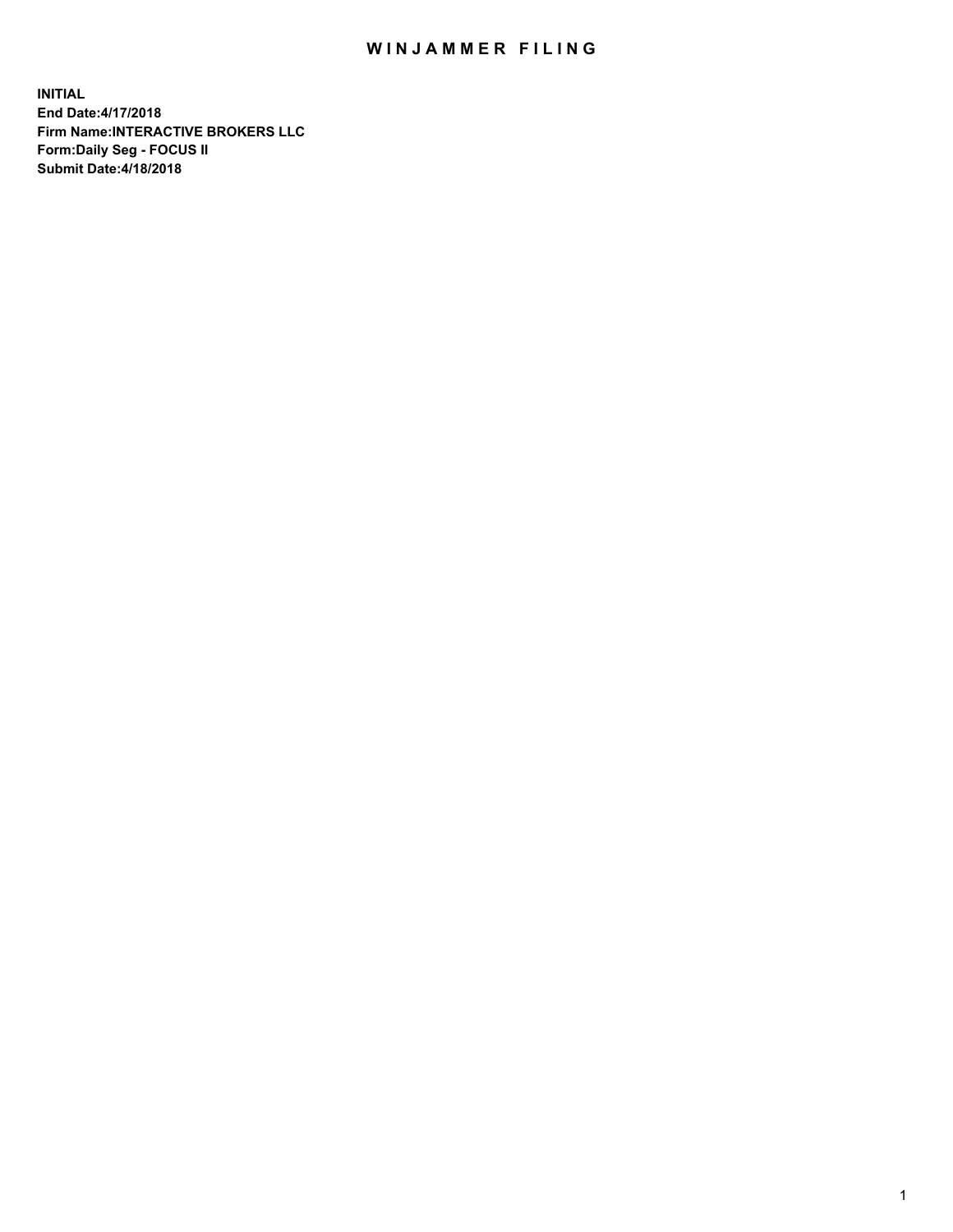## **INITIAL End Date:4/17/2018 Firm Name:INTERACTIVE BROKERS LLC Form:Daily Seg - FOCUS II Submit Date:4/18/2018 Daily Segregation - Cover Page**

| Name of Company<br><b>Contact Name</b><br><b>Contact Phone Number</b><br><b>Contact Email Address</b>                                                                                                                                                                                                                          | <b>INTERACTIVE BROKERS LLC</b><br><b>James Menicucci</b><br>203-618-8085<br>jmenicucci@interactivebrokers.c<br>om |
|--------------------------------------------------------------------------------------------------------------------------------------------------------------------------------------------------------------------------------------------------------------------------------------------------------------------------------|-------------------------------------------------------------------------------------------------------------------|
| FCM's Customer Segregated Funds Residual Interest Target (choose one):<br>a. Minimum dollar amount: ; or<br>b. Minimum percentage of customer segregated funds required:% ; or<br>c. Dollar amount range between: and; or<br>d. Percentage range of customer segregated funds required between: % and %.                       | $\overline{\mathbf{0}}$<br>0<br>155,000,000 245,000,000<br>00                                                     |
| FCM's Customer Secured Amount Funds Residual Interest Target (choose one):<br>a. Minimum dollar amount: ; or<br>b. Minimum percentage of customer secured funds required:%; or<br>c. Dollar amount range between: and; or<br>d. Percentage range of customer secured funds required between: % and %.                          | $\overline{\mathbf{0}}$<br>0<br>80,000,000 120,000,000<br>00                                                      |
| FCM's Cleared Swaps Customer Collateral Residual Interest Target (choose one):<br>a. Minimum dollar amount: ; or<br>b. Minimum percentage of cleared swaps customer collateral required:% ; or<br>c. Dollar amount range between: and; or<br>d. Percentage range of cleared swaps customer collateral required between:% and%. | $\overline{\mathbf{0}}$<br>$\overline{\mathbf{0}}$<br>00<br>0 <sub>0</sub>                                        |

Attach supporting documents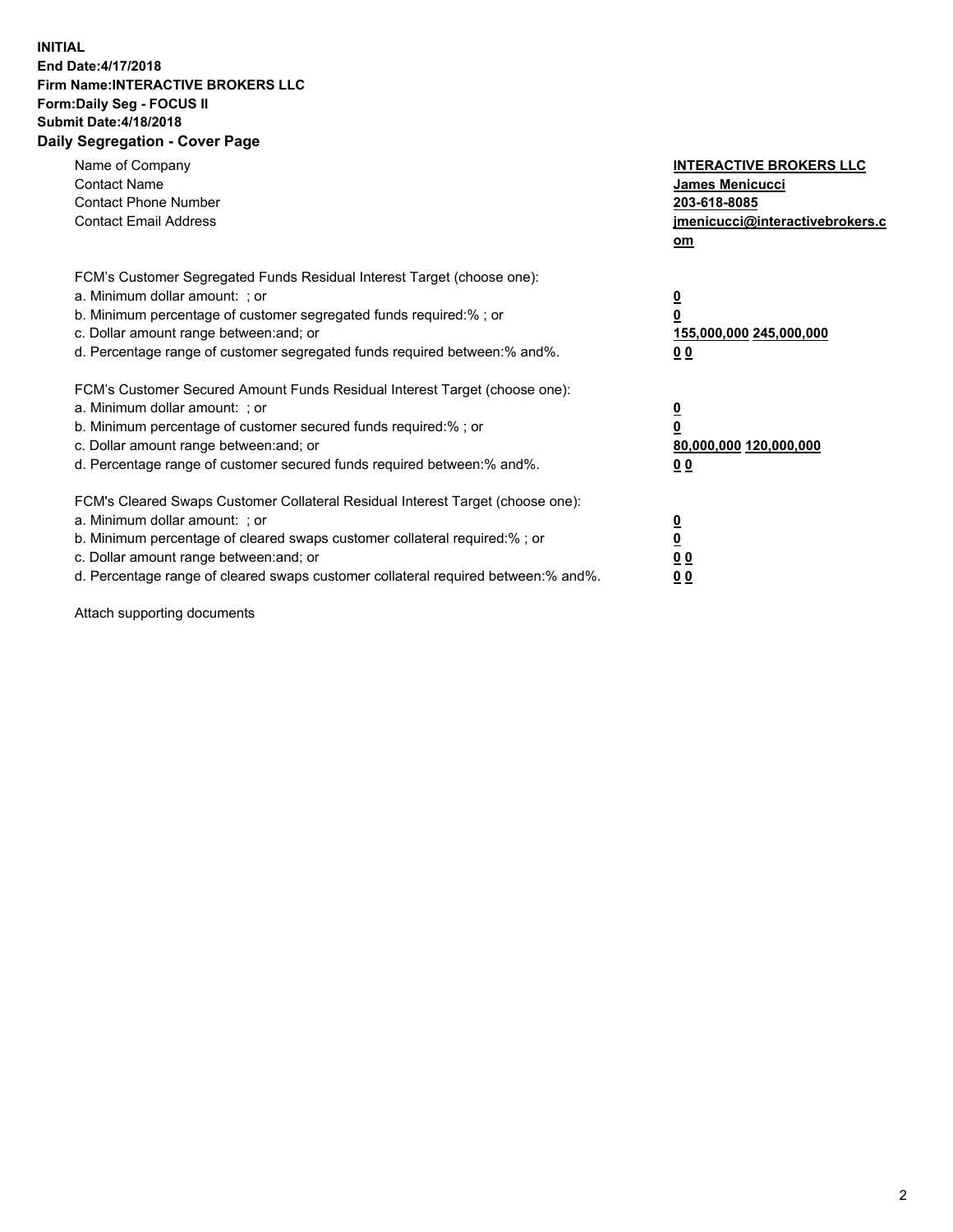## **INITIAL End Date:4/17/2018 Firm Name:INTERACTIVE BROKERS LLC Form:Daily Seg - FOCUS II Submit Date:4/18/2018 Daily Segregation - Secured Amounts**

|                | Daily Segregation - Secured Announts                                                                       |                                  |
|----------------|------------------------------------------------------------------------------------------------------------|----------------------------------|
|                | Foreign Futures and Foreign Options Secured Amounts                                                        |                                  |
|                | Amount required to be set aside pursuant to law, rule or regulation of a foreign                           | $0$ [7305]                       |
|                | government or a rule of a self-regulatory organization authorized thereunder                               |                                  |
| $\mathbf{1}$ . | Net ledger balance - Foreign Futures and Foreign Option Trading - All Customers                            |                                  |
|                | A. Cash                                                                                                    | 452,411,268 [7315]               |
|                | B. Securities (at market)                                                                                  | $0$ [7317]                       |
| 2.             | Net unrealized profit (loss) in open futures contracts traded on a foreign board of trade                  | -12,079,489 [7325]               |
| 3.             | Exchange traded options                                                                                    |                                  |
|                | a. Market value of open option contracts purchased on a foreign board of trade                             | <b>58,478</b> [7335]             |
|                | b. Market value of open contracts granted (sold) on a foreign board of trade                               | -30,378 [7337]                   |
| 4.             | Net equity (deficit) (add lines 1.2. and 3.)                                                               | 440,359,879 [7345]               |
| 5.             | Account liquidating to a deficit and account with a debit balances - gross amount                          | 9,380 [7351]                     |
|                | Less: amount offset by customer owned securities                                                           | 0 [7352] 9,380 [7354]            |
| 6.             | Amount required to be set aside as the secured amount - Net Liquidating Equity                             | 440,369,259 [7355]               |
|                | Method (add lines 4 and 5)                                                                                 |                                  |
| 7.             | Greater of amount required to be set aside pursuant to foreign jurisdiction (above) or line                | 440,369,259 [7360]               |
|                | 6.                                                                                                         |                                  |
|                | FUNDS DEPOSITED IN SEPARATE REGULATION 30.7 ACCOUNTS                                                       |                                  |
| 1.             | Cash in banks                                                                                              |                                  |
|                | A. Banks located in the United States                                                                      | 88,734,084 [7500]                |
|                | B. Other banks qualified under Regulation 30.7                                                             | 0 [7520] 88,734,084 [7530]       |
| 2.             | Securities                                                                                                 |                                  |
|                | A. In safekeeping with banks located in the United States                                                  | 371,307,835 [7540]               |
|                | B. In safekeeping with other banks qualified under Regulation 30.7                                         | 0 [7560] 371,307,835 [7570]      |
| 3.             | Equities with registered futures commission merchants                                                      |                                  |
|                | A. Cash                                                                                                    | $0$ [7580]                       |
|                | <b>B.</b> Securities                                                                                       | $0$ [7590]                       |
|                | C. Unrealized gain (loss) on open futures contracts                                                        | $0$ [7600]                       |
|                | D. Value of long option contracts                                                                          | $0$ [7610]                       |
|                | E. Value of short option contracts                                                                         | 0 [7615] 0 [7620]                |
| 4.             | Amounts held by clearing organizations of foreign boards of trade                                          |                                  |
|                | A. Cash                                                                                                    | $0$ [7640]                       |
|                | <b>B.</b> Securities                                                                                       | $0$ [7650]                       |
|                |                                                                                                            | $0$ [7660]                       |
|                | C. Amount due to (from) clearing organization - daily variation<br>D. Value of long option contracts       | $0$ [7670]                       |
|                | E. Value of short option contracts                                                                         |                                  |
| 5.             |                                                                                                            | 0 [7675] 0 [7680]                |
|                | Amounts held by members of foreign boards of trade                                                         |                                  |
|                | A. Cash                                                                                                    | 101,305,631 [7700]<br>$0$ [7710] |
|                | <b>B.</b> Securities                                                                                       |                                  |
|                | C. Unrealized gain (loss) on open futures contracts                                                        | <u>-4,574,622</u> [7720]         |
|                | D. Value of long option contracts                                                                          | 56,329 [7730]                    |
|                | E. Value of short option contracts                                                                         | -28,228 [7735] 96,759,110 [7740] |
| 6.             | Amounts with other depositories designated by a foreign board of trade                                     | 0 [7760]                         |
| 7.             | Segregated funds on hand                                                                                   | $0$ [7765]                       |
| 8.             | Total funds in separate section 30.7 accounts                                                              | 556,801,029 [7770]               |
| 9.             | Excess (deficiency) Set Aside for Secured Amount (subtract line 7 Secured Statement<br>Page 1 from Line 8) | 116,431,770 [7380]               |
| 10.            | Management Target Amount for Excess funds in separate section 30.7 accounts                                | 80,000,000 [7780]                |
| 11.            | Excess (deficiency) funds in separate 30.7 accounts over (under) Management Target                         | 36,431,770 [7785]                |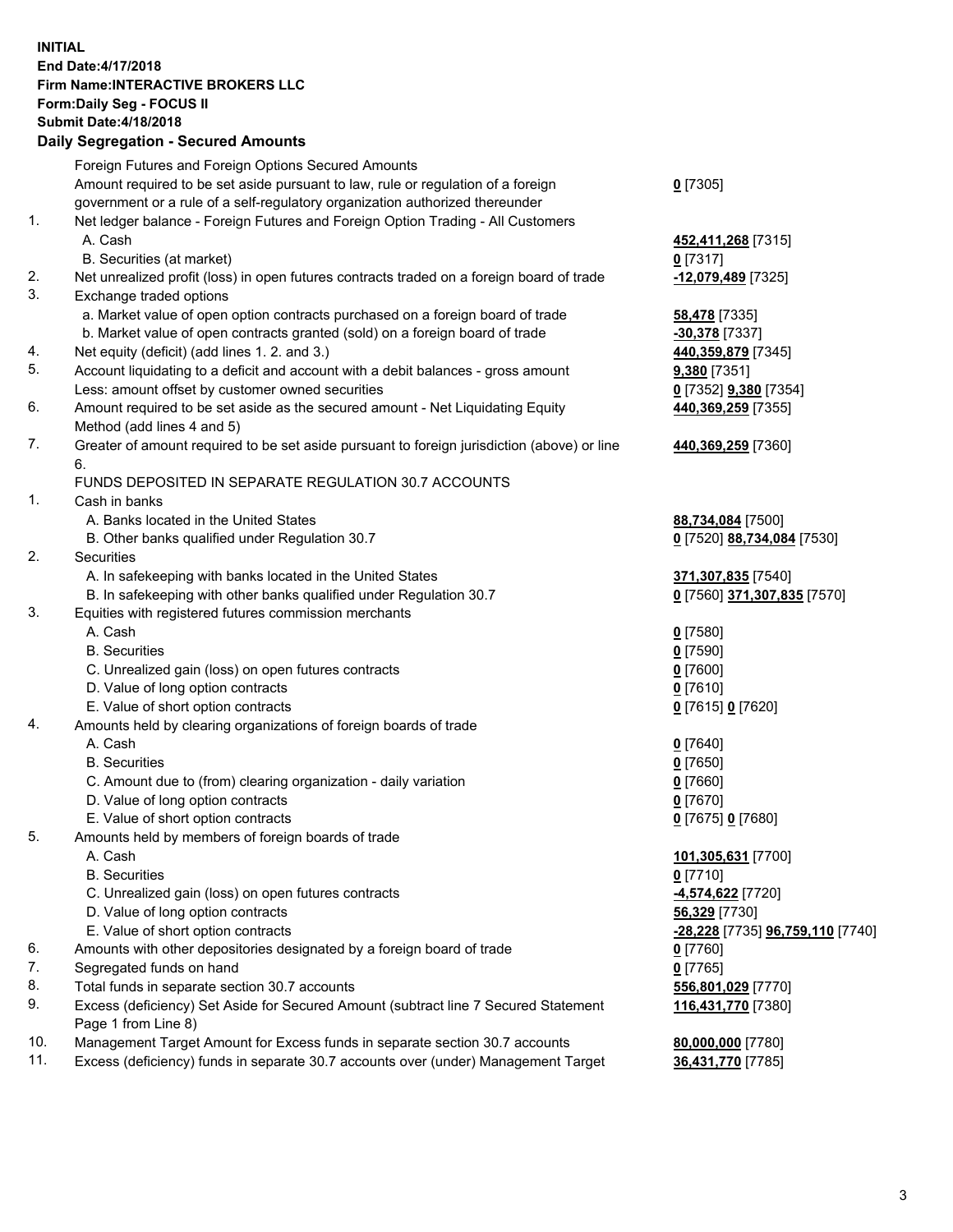**INITIAL End Date:4/17/2018 Firm Name:INTERACTIVE BROKERS LLC Form:Daily Seg - FOCUS II Submit Date:4/18/2018 Daily Segregation - Segregation Statement** SEGREGATION REQUIREMENTS(Section 4d(2) of the CEAct) 1. Net ledger balance A. Cash **4,060,313,035** [7010] B. Securities (at market) **0** [7020] 2. Net unrealized profit (loss) in open futures contracts traded on a contract market **37,883,446** [7030] 3. Exchange traded options A. Add market value of open option contracts purchased on a contract market **172,872,052** [7032] B. Deduct market value of open option contracts granted (sold) on a contract market **-186,591,224** [7033] 4. Net equity (deficit) (add lines 1, 2 and 3) **4,084,477,309** [7040] 5. Accounts liquidating to a deficit and accounts with debit balances - gross amount **219,711** [7045] Less: amount offset by customer securities **0** [7047] **219,711** [7050] 6. Amount required to be segregated (add lines 4 and 5) **4,084,697,020** [7060] FUNDS IN SEGREGATED ACCOUNTS 7. Deposited in segregated funds bank accounts A. Cash **197,248,710** [7070] B. Securities representing investments of customers' funds (at market) **3,054,241,952** [7080] C. Securities held for particular customers or option customers in lieu of cash (at market) **0** [7090] 8. Margins on deposit with derivatives clearing organizations of contract markets A. Cash **22,438,719** [7100] B. Securities representing investments of customers' funds (at market) **1,032,308,134** [7110] C. Securities held for particular customers or option customers in lieu of cash (at market) **0** [7120] 9. Net settlement from (to) derivatives clearing organizations of contract markets **-2,865,722** [7130] 10. Exchange traded options A. Value of open long option contracts **172,772,127** [7132] B. Value of open short option contracts **-186,506,662** [7133] 11. Net equities with other FCMs A. Net liquidating equity **0** [7140] B. Securities representing investments of customers' funds (at market) **0** [7160] C. Securities held for particular customers or option customers in lieu of cash (at market) **0** [7170] 12. Segregated funds on hand **0** [7150] 13. Total amount in segregation (add lines 7 through 12) **4,289,637,258** [7180] 14. Excess (deficiency) funds in segregation (subtract line 6 from line 13) **204,940,238** [7190] 15. Management Target Amount for Excess funds in segregation **155,000,000** [7194] **49,940,238** [7198]

16. Excess (deficiency) funds in segregation over (under) Management Target Amount Excess